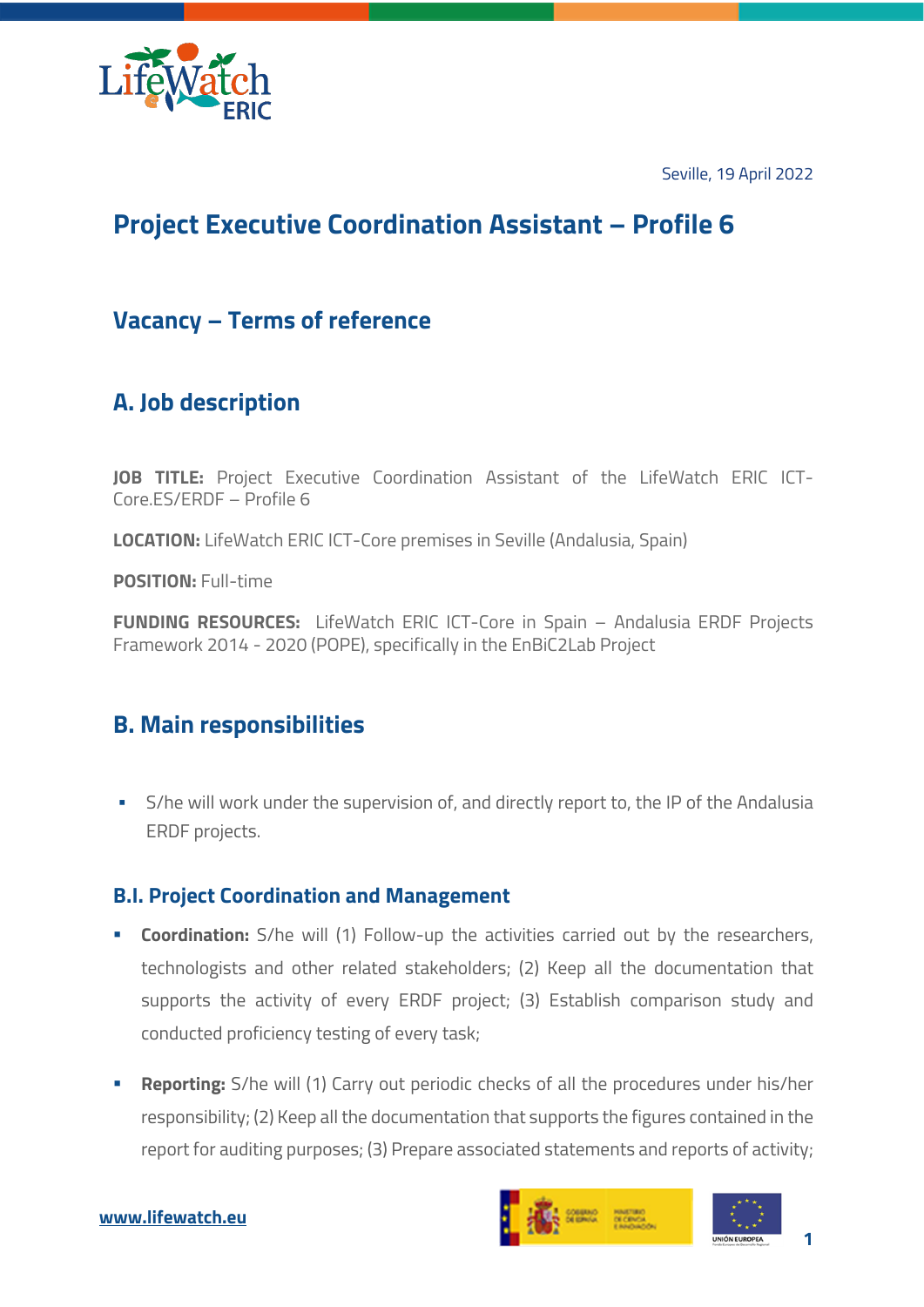

- **Auditing:** S/he will assist in the establishment of LifeWatch ERIC internal checks, including internal audits, to enhance the effective and efficient use of available resources;
- **Budgeting:** S/he will assist the ERDF Andalusia Principal Investigator and rest of the ICT-Core/FEDERTECH Offices in the preparation and review of the budgets corresponding to the ERDF Andalusia chapters;
- **Managing:** S/he will (1) Manage the contracts of eventual suppliers associated to the ERDF Andalusia projects activities; (2) Implement, under LifeWatch ERIC Standards, the procedures of forecasting, budget control and associated reports; (3) Make the specific conditions and related tasks for technical reports of procurement procedures;
- **Checking:** S/he will (1) Establish processes to avoid cases of non-compliance; (2) Execute corrective actions according LifeWatch ERIC rules, if necessary; (3) Prepare associated statements and reports of activity;
- **Collaboration:** S/he will (1) Establish processes to increase the synergies among ERDF Projects of LifeWatch ERIC; (2) Support Communication and Marketing and Industrialisation Departments to establish information and dissemination highlights.

## **C. The ideal candidate should meet the following requirements:**

- 1. Minimum qualification: Degree in Human Resources and Labour Relations;
- 2. MSc Degree in Project Management and Innovation is highly desirable;
- 3. At least five years of proven professional experience as I+D+I Project Director in industrial environment companies;
- 4. At least five years of accredited professional experience on coordination and management of deployment projects units;
- 5. Excellent presentation and reporting skills, fluency in written and spoken Spanish (C2) (ERDF regulations compulsory issue, and ICT-FEDERTECH Offices premises hosted by Spain);

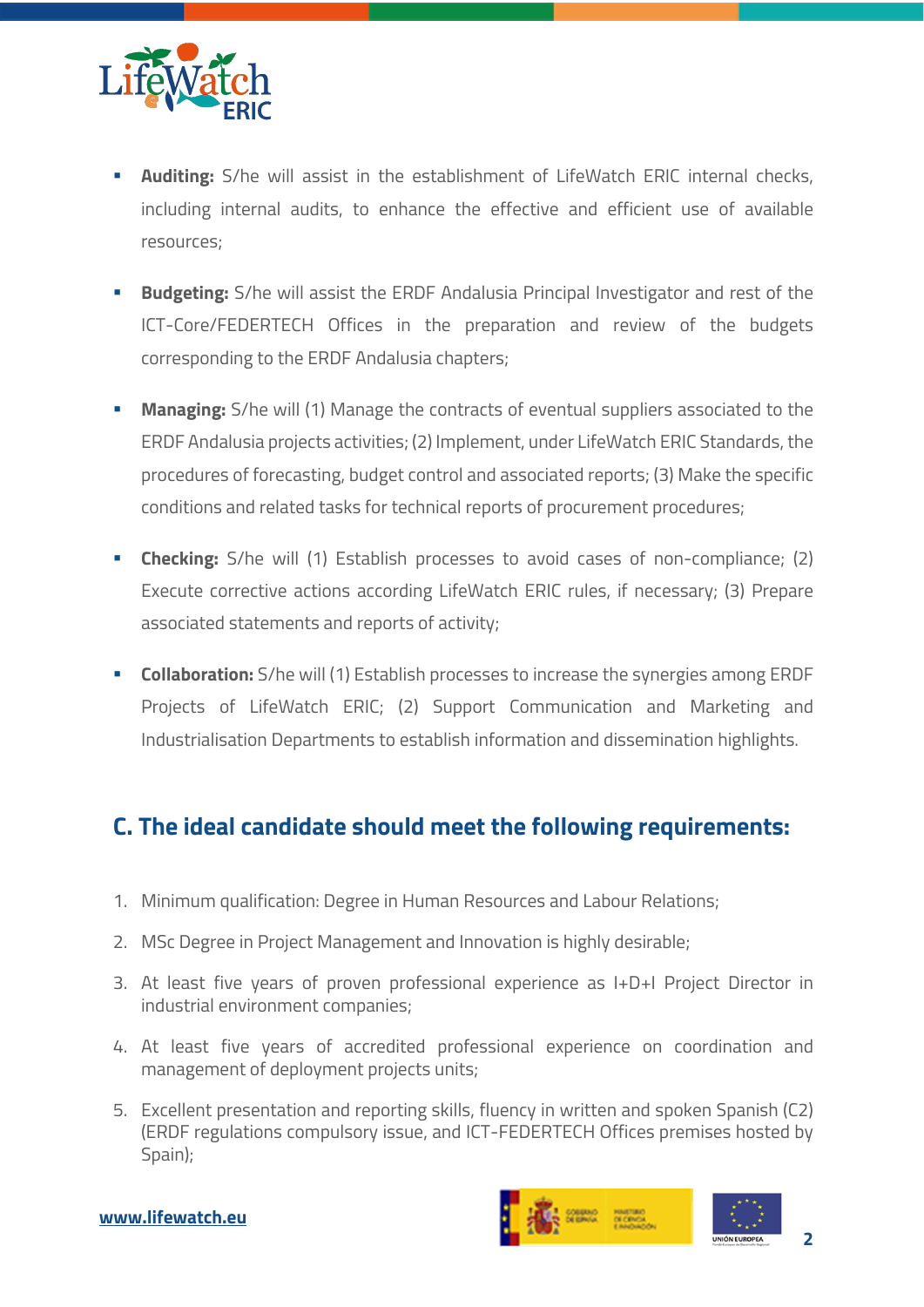

- 6. Advanced reporting skills, fluency in written and spoken English (B2), the working language of LifeWatch ERIC;
- 7. Knowledge of other EU languages is also desirable;
- 8. Experience in preparing reporting on quality standards;
- 9. Ability to work to tight deadlines with changing priorities, availability to occasionally work beyond office hours and on weekends as required;
- 10. Availability to travel abroad accompanying the Head of ICT-FEDERTECH Offices, and the rest of the Office staff;
- 11.High-standard work ethic.

#### **ASSETS**

- § Proven experience on environmental administrative and project management initiatives;
- § Accredited knowledge in coordination and management local development-related centres and units;
- § Knowledge in systems management environment (Business Central, MS Office, etc., or other business standard software packages). Knowledge of programming packages, and remote sensing systems is also desirable;
- Understanding of structure, functioning and regulation of the European Research Infrastructure Consortia (ERICs), in particular ICT, biodiversity and ecosystem areas;
- Experience in Agriculture Units/Organisations will also be considered.

## **D. The vacancy is subject to the following procedure:**

§ A **short covering letter** and **Curriculum Vitae**<sup>1</sup> (EUROPASS format and annexes, 6 pages at the most) shall be submitted to the Chief Technology Officer -Director of ICT-





<sup>1</sup> Special note for the Italian market: According to Italian Privacy Protection Law n. 196/03 any resume not mentioning explicitly the following wording: 'I authorise the use of my personal data in accordance with Italian